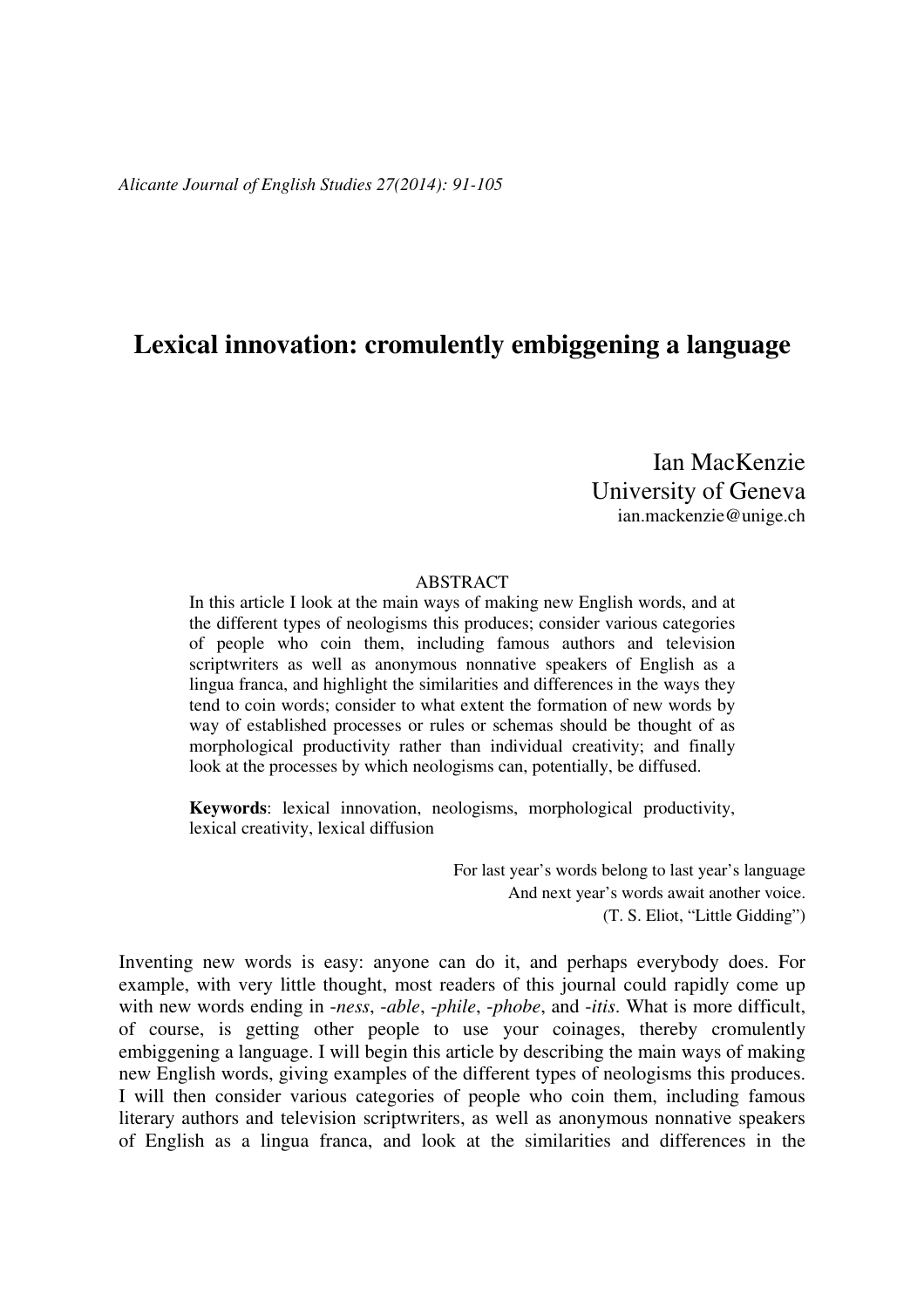processes they tend to use to coin words, before considering whether forming new words by way of established processes or rules or schemas should be thought of in terms of individual creativity or merely morphological or constructional productivity, before finally briefly looking at the processes by which neologisms get diffused – or not.

## **1. How?**

There is a Calvin and Hobbes cartoon, reproduced in Steven Pinker's *The Stuff of Thought* (2008: 15), in which the six-year-old Calvin (who clearly went to a better school than I did) takes a physics exam. Faced with the instruction "Explain Newton's First Law of Motion in your own words," he writes "Yakka foob mog. Grug pubbawup zink wattoom gazork. Chumble spuzz"! Inventing words is as easy as that, but of course most of Calvin's attempts don't sound very *English*: while not phonotactically impossible, *yakka* and *pubbawup* and *wattoom* do not resemble English words, taking 'English' generously to include bits of Anglo-Saxon, Norse, French, Latin and Greek. Unless they are borrowed from afar – *amok*, *bikini*, *gung ho*, *karaoke*, *kow*-*tow*, *tattoo*, *tycoon* – new English words generally sound much like existing ones, or simply combine parts of other English words and affixes. In fact, given that there are a limited number of English-sounding phonemes and morphemes and syllables to go round, newly coined words often turn out to have existed before. For example, long before Tolkien (1937) invented the Hobbits – hole-dwelling, human-like 'halflings' – *hobbit* was (one spelling of) a small basket for carrying seeds and a local measure of grain (2 1/2 bushels, to be precise) in North Wales. And *halfling*, an adverb meaning "to the extent of a half, half; in part, partially" (*The Oxford English Dictionary*, hereafter *OED*) goes back to 13th century Middle English (as Tolkien certainly knew). Similarly, J. K. Rowling's (1997) Muggles – those of us sadly lacking magical powers – were preceded by *muggle* meaning "a tail resembling that of a fish" (13th century); "a young woman, specifically a sweetheart" (16th century, possibly a corruption of the Italian *moglie*, wife); and in the 20th century in the USA, a joint or marijuana cigarette (smoked by muggle-heads).

Leaving aside Calvin's idiolectal explanation of how objects either remain at rest or continue to move at a constant velocity unless acted upon by an external force, there are seven or eight main ways to make new English words:

- you can simply borrow words from other languages
- you can make compounds, combining existing nouns, verbs, adjectives and prepositions in many of the possible permutations of these word classes
- you can convert words from one class to another nouns into verbs, verbs into nouns, adjectives into nouns, adjectives into verbs, prepositions into verbs (*down a beer*, *up the ante*), prepositions into nouns (*life's ups and downs*), conjunctions into nouns (*ifs and buts*), etc. If there is no change of form involved, linguists call this "zero derivation"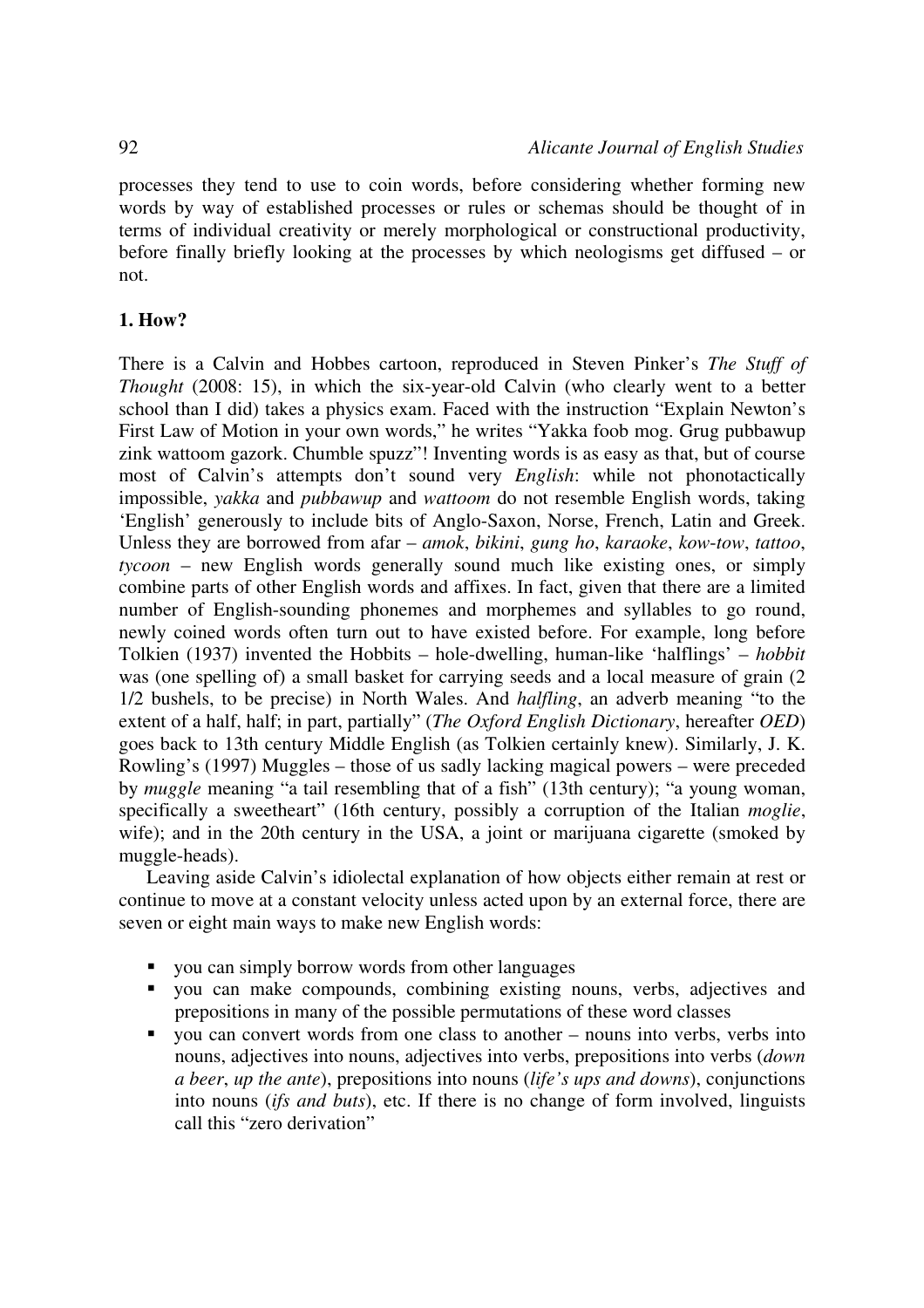#### *Lexical innovation: cromulently embiggening a language* 93

- you can exploit the standard productive rules or schemas of English morphology or word-formation, using affixes (prefixes and suffixes), as in *embiggen*, *misunderestimate*, *prehab*, *recombobulation area* and *truthiness*, and neoclassical combining forms, as in *hypermiling* and *omnishambles* (I will return to these examples below)
- if trying to amuse highly educated people, you can also play with exclusively Greek and Latin roots, and invent sesquipedalian words like *alogotransiphobia*, *anatidaephobia* and *dontopedology*
- you can abbreviate a string of words into an acronym, for example *WYSIWYTCH*, from 'what you see is what your theory can handle' (Denison 2010: 105), a 'word' that should be brought to the attention of all linguists and scientists
- you can create new meanings by changing part of an existing word as a pun, or make portmanteau words by combining elements and meanings of two or more words into a single one, as in *adorkable, googlegänger, metrosexual, nonebrity*  and *refudiate*
- you can invent genuinely new words, preferably *cromulent* ones, using the available sounds of the language.

As indicated by the examples above (most of which readily came to mind when I started writing this article), most people are more likely to notice what Mair (2006: 37) calls "curiosities, coined tongue in cheek and propagated as passing fads, especially in the media" than more mundane neologisms. Words with a 'surprisal' value are salient and easier to memorize and recall, which explains the many amusing words to be found in lists of the most creative words of the year. Other new words, or new metaphorical meanings of old words, which appear in tandem with new objects or activities during a speaker's lifetime – e.g. *app*, *blog*, *broadband*, *browser*, *cloud*, *cookie*, *modem*, *mouse*, *notebook*, *tablet*, *virus*, *website*, *wi-fi*, etc. – are more likely to be taken for granted; *snailmail* is more striking as a lexical innovation than *email*, *googlegänger* than *google*.

*Cromulent* was coined by David X. Cohen, one of the writers of *The Simpsons*, in 1996. When a schoolteacher learns that the Springfield town motto is "A noble spirit embiggens the smallest man," she says that she'd never heard the word *embiggen* before moving to Springfield. Another teacher replies "I don't know why; it's a perfectly cromulent word." Later in the same episode (*Lisa the Iconoclast*), Principal Skinner says of Homer's audition for the role of town crier, "He's embiggened that role with his cromulent performance." Thus *cromulent* would appear to mean appropriate or acceptable or more than acceptable. *Embiggen* clearly means to make something larger or better, and might be seen as the contrary of *belittle*, which was coined by Thomas Jefferson in his book *Notes on the State of Virginia* (1785), meaning to make something seem less valuable or important. Although *embiggen* was invented by Daniel Greaney, a writer for *The Simpsons*, like a great many coinages it had also been invented before, in this case in the antiquarian literary journal *Notes and Queries* in 1884, by a correspondent complaining about ugly new slang, who asks rhetorically, quoting *Acts*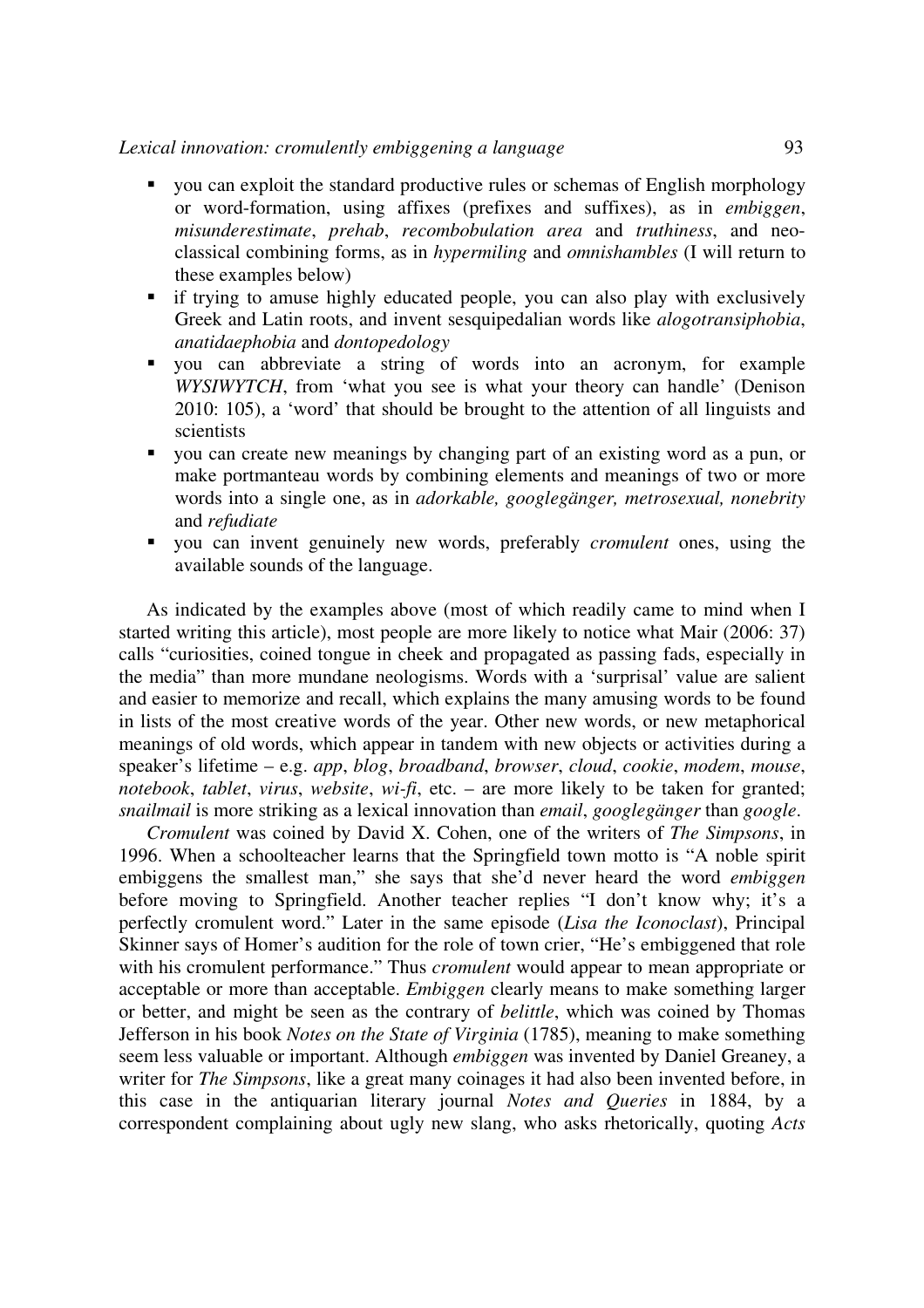5.13, "Are there not, however, barbarous verbs in all languages? ἀλλ' ἐµεγάλυνεν αὐτοὺς ὁ λαός, but the people magnified them, to make great or *embiggen*, if we may invent an English parallel as ugly." It is not immediately clear why he considers ἐµεγάλυνεν (*emegalynen*) – a word quite widely used in Classical Greek – to be ugly, or why he feels the need to coin *embiggen*. 1 Yet ugly or not, both *embiggen* and *cromulent* were taken up by some *Simpsons*' fans and are currently used here and there. *Embiggen* has even been used by string theorists in serious scientific journals.

I describe *cromulent* as a genuinely new word because its base doesn't hint at a preexisting meaning – unlike, for example, Rowling's *muggle*, which has echoes of both *mug* – "a stupid or incompetent person; a fool or simpleton; a gullible person, a dupe," and *muggins* or *muggings*, "a fool, a simpleton … a name applied to a person who is duped, outwitted, or taken advantage of, or who has acted foolishly on some occasion" (*OED*). *Cromulent* also *sounds* English: there are a large number of English words beginning with *cro*- (and *crom* turns out to be a Middle English variant spelling of both *cram* and *crumb*, as well as a dialect word meaning *crooked*), a few (Latinate) adjectives ending with -*lent* (including *pestilent, violent* and, more pertinently here, *excellent*), and a lot of adjectives ending with -*ulent*, from the Latin -*ulentus*, usually meaning 'abounding in' or 'full of' (*opulent*, *fraudulent*, *truculent*, *virulent*, etc.).

The other words listed above which use standard English affixes are of various origins. *Truthiness* was coined by the American television comedian Stephen Colbert, and later defined by the American Dialect Society (hereafter ADS) – which made it their "Word of the Year" for 2005 – as "the quality of preferring concepts or facts one wishes to be true, rather than concepts or facts known to be true." The word was immediately picked up by journalists, and widely discussed on political and news programmes. (Unsurprisingly, it is also in the *OED* with a different sense: an obscure variant of *truthy*, meaning truthfulness, used in 1824.) *Misunderestimate* is a famous 'Bushism' from a speech in 2000, which took on a life of its own when it was ridiculed in the press; the President probably just meant *underestimate*, unless he *really* meant to say that people underestimated him without meaning to. *Prehab* – pre-emptive enrolment in a rehab facility to forestall or prevent the relapse of an abuse problem – was the ADS's most creative Word of the Year in 2010. *Recombobulation area* is a joke from Mitchell International Airport in Milwaukee, consisting of a few chairs (and a big sign) just past a security checkpoint, where people can put their shoes, jackets and belts back on and repack their laptops and liquids. It is clearly a back-formation from *discombobulate*, a jokey American verb meaning to disturb, upset, disconcert or confuse, and was chosen by the ADS as the most creative neologism of 2008.

While -*ness*, *mis-*, *pre-* and *re-* are standard, and very productive, English affixes, *hyper*- and *omni*- are better thought of as neo-classical combining forms. *Hypermiling*, meaning the attempt to maximize gas (petrol) mileage by making fuel-conserving adjustments to one's car and one's driving techniques, was chosen by Oxford Dictionaries as its US Word of the Year in 2008. *Omnishambles* was Oxford Dictionaries' UK Word of the Year in 2012, and means a situation in total disorder that has been hopelessly mismanaged, full of blunders and miscalculations. It was coined by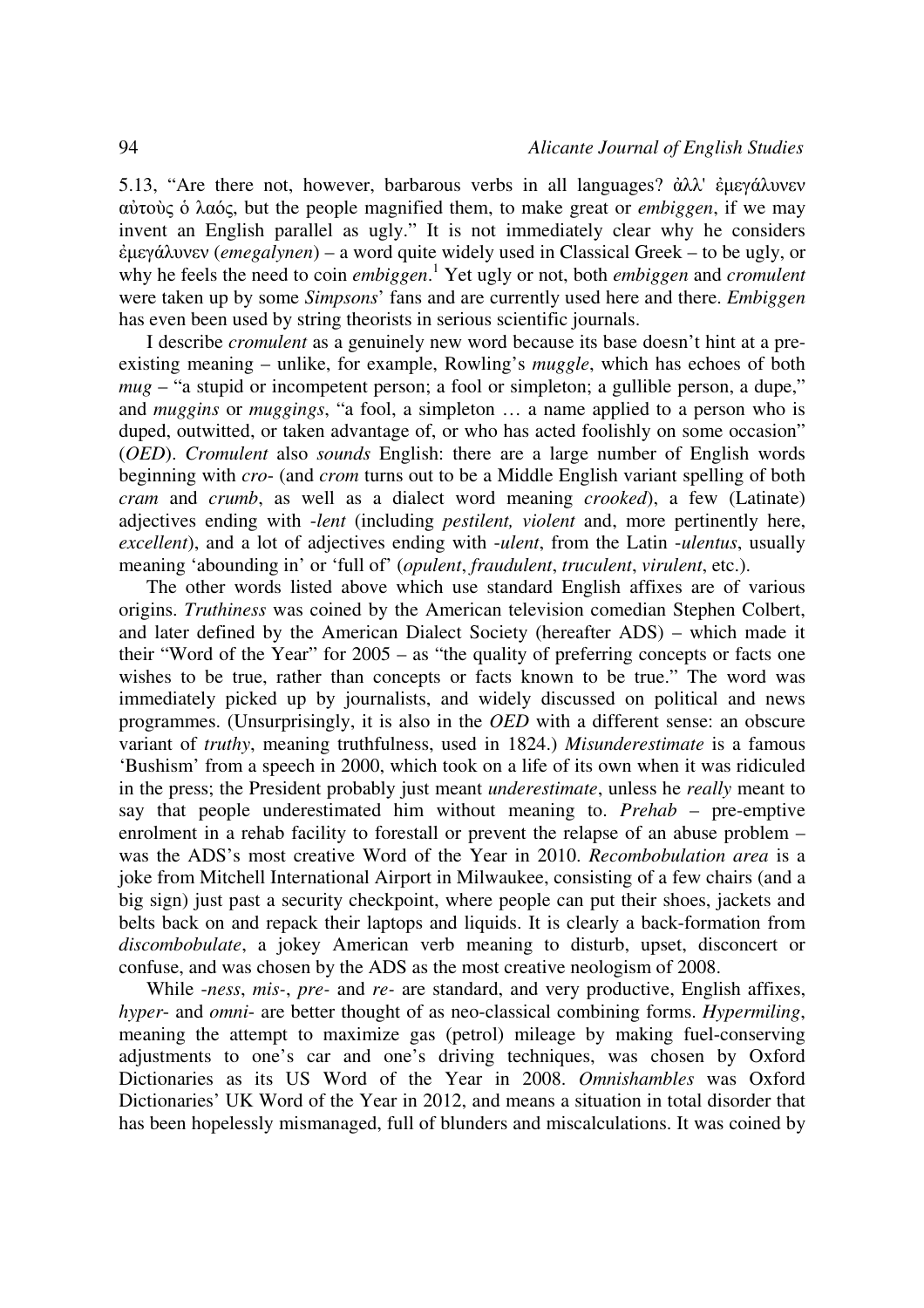Tony Roche, one of the writers of the satirical television series *The Thick Of It*, and soon picked up by viewers and, importantly, British opposition politicians. It was followed by the short-lived *Romneyshambles*, after the US presidential candidate Mitt Romney tactlessly criticized London's preparations for the Olympic Games.

*Alogotransiphobia* was invented jointly in 1972 by the novelist George V. Higgins and two friends of his in Washington, a journalist and a publican, and means "the fear of being caught on public transportation with nothing to read." It hasn't really been institutionalized in the language, but it is listed in Dickson (2014: 19), after which it was taken up by many reviewers and bloggers. *Anatidaephobia* is a relatively wellknown joke word from Gary Larson's *The Far Side* cartoon strip, meaning an irrational fear that somehow, somewhere, a duck is watching you, using the Latin name for the biological family of birds that includes ducks, geese and swans, and *phobia*, an established English word of Greek origin; as Bauer (2001: 70) points out, "there is a rather fuzzy borderline between neo-classical compounding and affixation in English." *Dontopedology*, meaning to have a tendency to put one's foot in one's mouth, or make embarrassingly inappropriate remarks, is attributed to Prince Philip, the Duke of Edinburgh, and is still regularly used by journalists – largely when writing about Prince Philip – though it now has to compete with the equally playful but less classicalsounding *foot-in-mouth disease*. This last example (playing on foot-and-mouth disease, a virus that can affect cloven-hoofed animals) might almost be seen as an example of *recategorization* (Kastovsky, 1986: 595): forming a word as a condensed alternative to a longer syntactic description.<sup>2</sup>

The portmanteau words (a term invented by Lewis Carroll in 1871 in *Through the Looking-Glass*) have had various degrees of success. *Metrosexual*, a noun coined by the British journalist Mark Simpson to describe an overly fashion-conscious, city-dwelling, heterosexual male, was the ADS's Word of the Year in 2003, and gets nearly 1 million Google hits. *Googlegänger*, from *Google* and the German loanword *Doppelgänger*, meaning someone else with your name who shows up when you egosurf or google yourself, was the ADS's most creative word of 2007. *Nonebrity*, a celebrity nonentity, someone who manages to achieve and maintain celebrity status despite having done nothing to merit it, was one of a long list of *Words of the Year* in Susie Dent's (2008) book of that name. *Refudiate*, a verb coined by Sarah Palin, loosely meaning to reject and clearly an accidental blend of *refute* and *repudiate*, became the *New Oxford American Dictionary*'s Word of the Year for 2010 – and the ADS's most unnecessary word. *Adorkable*, a blend of *adorable* and the slang word *dork*, meaning to be socially inept in an endearing way, had been around for a few years when it was popularized in 2011 by the American sitcom *New Girl*, and is now in the *Collins English Dictionary*. 3

### **2. Who?**

The examples of neologisms above suggest that today it is largely screenwriters and journalists who introduce words into the language, as well as the inventors of technological wonders such as *Google*, *Wikipedia*, *Facebook*, *Twitter* and the like (and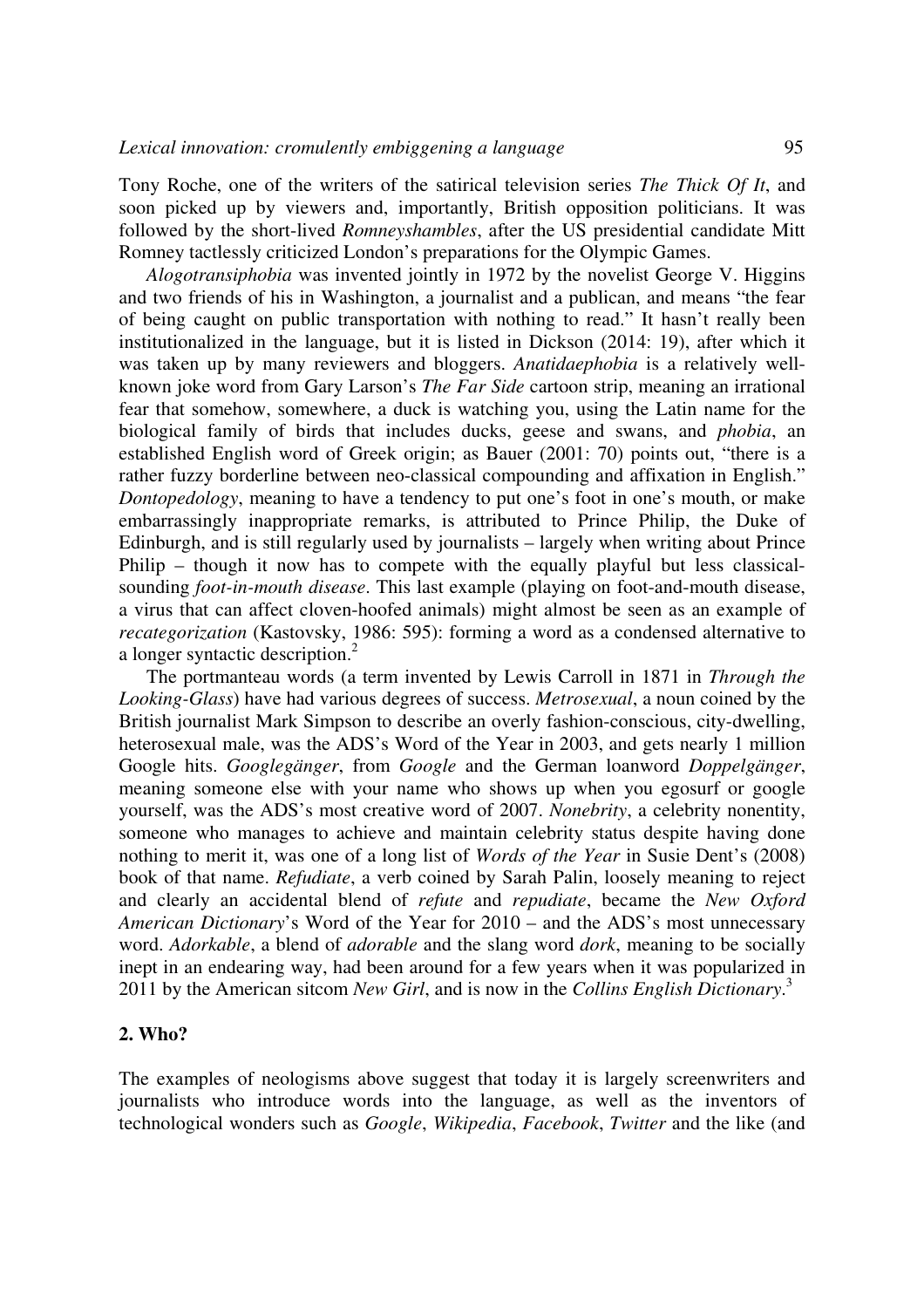– unwittingly – Republican Party politicians). Thus the entertainment and news media seem to have supplanted Literature with a capital L as the prime source of new words, as traditionally it was words from famous, widely-read, canonical authors that were taken up by readers (and other writers) and diffused in the speech community.

As is well-known, about 1500 words are first recorded in Shakespeare's plays, and as Lukas Erne (2013) has persuasively argued, Shakespeare almost certainly wrote many of his plays with a readership in mind, as well as the theatre audience. He didn't necessarily invent all 1500 – he may just have been the first famous writer to use them in print – but he probably invented *most* of them, by changing nouns into verbs and verbs into adjectives, adding prefixes and suffixes, joining words that had never previously been used together, and coining wholly original words. Nouns first found in Shakespeare include *assassination*, *evasion* and *tardiness*; adjectives include *critical*, *deafening*, *hostile*, *inauspicious*, *laughable*, *suffocating* and *unmitigated*; verbs include *bedazzle*, *dwindle*, *embrace*, *enthrone* and *impede.* Cromulent words found in Shakespeare which did *not* pass into common use include *appertainments*, *attasked*, *conspectuity*, *defunctive*, *dispunge*, *enacture*, *ensear*, *exsufflicate*, *immoment*, *imperceiverant*, *intrenchant*, *irregulous*, *oppugnancy*, *relume*, *reprobance* and *rubious*.

There often seems to be something of a correlation between writers' canonical status and the number of words for which they provide the first evidence. According to the *Online OED*, almost 2000 previously unrecorded words are to be found in the writings of Chaucer (but of course we only have a limited number of Middle English texts), over 600 in Coleridge, over 500 in Jonson, Milton, Sidney and Spenser, over 300 in Donne and Dryden, over 200 in Byron, Dickens and Richardson, over 100 in Defoe, George Eliot, Fielding, Johnson, Keats, Marlowe, Pope, Shelley, Swift and Tennyson, more than 50 in Emerson, Hardy, Joyce, Melville, Poe, Sterne, Twain and Wordsworth, slightly less than 50 in Austen and Charlotte Brontë, and so on; this list of names gives you a large part of the syllabus of degree courses on British and American literature.

There is, of course, some circularity to this argument: it is because the works of these writers are well-known that dictionary compilers read them. But ever since dictionaries began to be written, works of literature have existed alongside many nonfiction books, newspapers, journals, etc., so we can assume that many words may indeed have first been used in writing by the authors in question, at least for the past 200 years. Whether they coined them or merely used words they had heard in everyday speech is another matter; given the relatively formal nature of writing over most of its history, there is often a time-lag between words and constructions being used in speech and appearing in writing. On the other hand, it must also be remembered that the *OED* is a historical dictionary which includes many short-lived words, in particular many Latinate ones, that were only ever used by a single writer, sometimes trying unsuccessfully to replace an existing word. This particularly happened in the 16th and 17th centuries when there was a vogue for Latin-sounding words, supposedly to raise the status of the English language, although these were criticized by plainer folk as "ink-horn terms" (from the inkwells made of horn that writers dipped their quills in).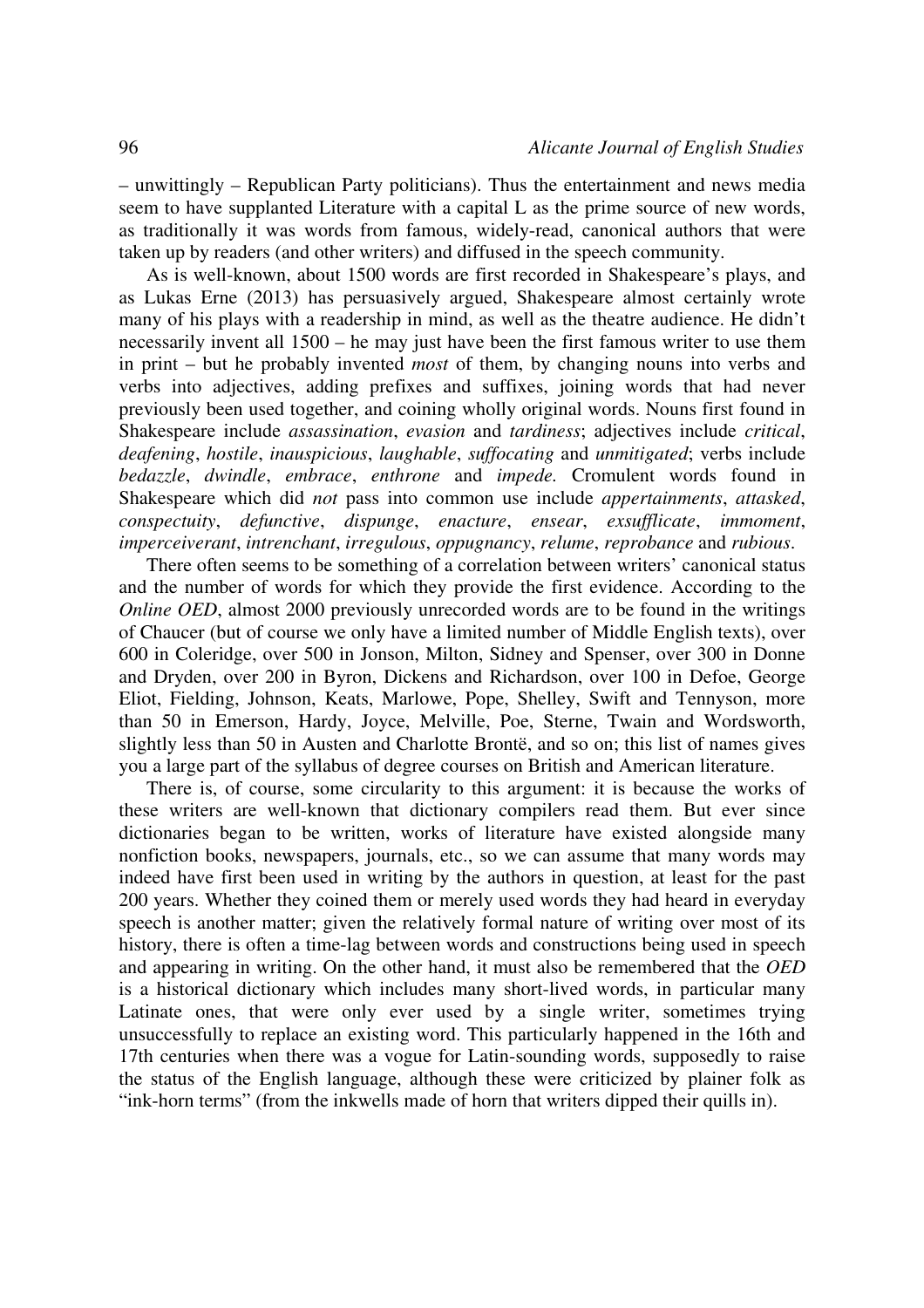Another, completely different category of people who frequently coin words (but without getting them diffused and institutionalized) are nonnative speakers. Such speakers have traditionally been described as learners or users of English as a foreign language (EFL) and their coinages have been considered as errors resulting from the imperfect learning to be expected in a second language (L2). There is a huge array of concepts in second language acquisition (SLA) theory designed to explain the existence of such errors: interference, L1 transfer, substratum influence, fossilization, interlanguage, imposition, source language agentivity, congruence, relexification, etc. Speakers carry over features from their L1 into their version of the L2, making erroneous analogical inferences, simplifying, over-generalizing, under-differentiating, and so on.

A more recent concept is that of English as a lingua franca (ELF), which Barbara Seidlhofer (2011: 7) defines as "Any use of English among speakers of different first languages for whom English is the communicative medium of choice, and often the only option." Spoken ELF generally differs from ENL (English as a native language) and contains a huge amount of linguistic variation and nonstandard lexicogrammatical and phraseological forms. As Ferguson (2009: 129) puts it, ELF should be viewed "as a fluid cluster of communicative practices where speakers draw on a wide, not clearly bounded range of linguistic features – some standard, some non-standard, and others not English at all (at least according to the conventional view)."

ELF clearly doesn't *need* to be the same as ENL. It is not part of any native 'target culture' in which particular ways of speaking and behaving are appropriate. Rather than imitating the norms of native English speakers, ELF speakers (are said to, or recommended to) adopt ways of speaking which aid mutual intelligibility and successful communication. The proponents of ELF argue that it is *different from* but not *inferior to* ENL. Thus the difference between EFL and ELF is an *attitude*: EFL learners make *mistakes* (or errors); ELF users show a lot of *variety*. What is intrinsic to ELF is not any specific linguistic forms, but rather what Firth (2009: 150) calls the "lingua franca factor" – "the inherent interactional and linguistic variability that lingua franca interactions entail" – and the "lingua franca outlook" on language that ELF users adopt.

Anna Mauranen describes the variation to be found in ELF in terms of "shaky entrenchment" or "fuzzy processing" resulting from restricted (and varied) input. She states that "the nature of processing is fuzzy in most areas of cognition, including speech perception and production" (2012: 41), and that "a complex environment like ELF" – generally involving different speakers with different English usages in every single interaction – "seems to require stretching the tolerance of fuzziness wider than usual" (2012: 42). L2 speakers have "less deeply entrenched memory representations" (2012: 37) than L1 users, and so produce approximate (or deviant, or creative) words such as *anniversity*, *curation*, *dictature*, *elevative*, *importancy*, *lightful*, *overbridging*, *removement*, *slowering*, and *womanist* (all from VOICE), and *addictation*, *assaultment*, *instable, interpretee, maximalise, plagiate, unuseful and <i>visiblelise* (all from ELFA).<sup>4</sup> In the two ELF corpora, most of these words are used by speakers showing a high level of competence and fluency in English. As Mauranen puts it, ELF speakers use words and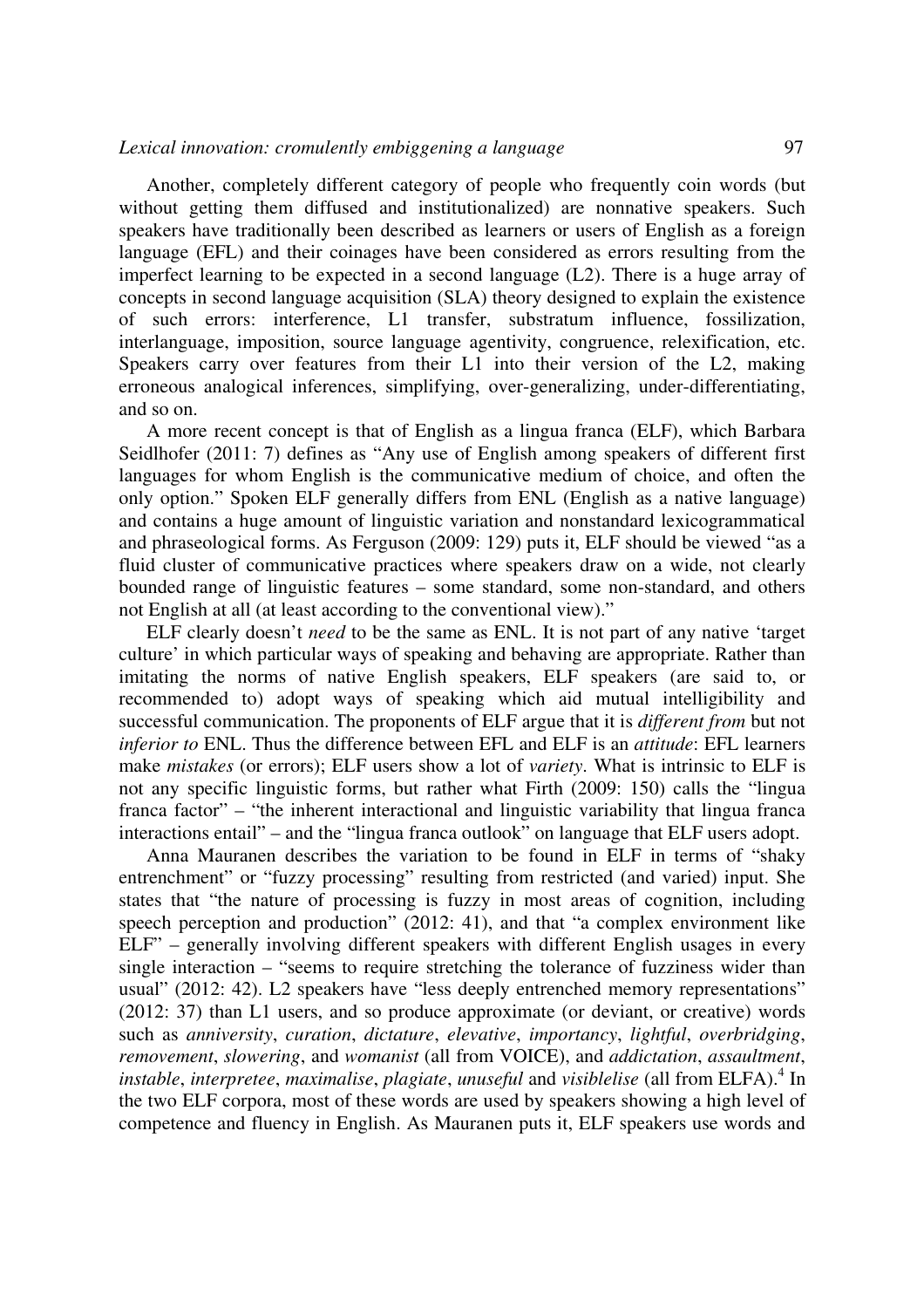phraseological units "in ways that do not quite match the target," but – importantly – although they "tend to get them slightly wrong," they "also get them approximately right" (2012: 144).

Unsurprisingly, many of these nonstandard words result from standard wordformation processes, as described, e.g., in Bauer (1983) and Plag (2003). Suffixation, conversion and modification, or what Mauranen (2012: 126) calls the "extension of productive derivational principles beyond their conventional boundaries," can be seen in the approximate or invented verbs *intersectioning*, *resoluting*, *satisfactionate*, *securiting* and *successing*; the nouns *analytism*, *assimilisation*, *competensity*, *controversiality*, *interventing*, *militarians* and *paradigma*; and the nonstandard adjectives *deliminated*, *devaluarised*, *disturbant*, *emperious*, *femininised*, *proletariatic* and *strategical*. In VOICE and ELFA there are backformations such as *colonisators*, *introducted*, *presentate*, *registrate* and *standardisate*, and truncations like *automously*, *categoration*, *decentralation*, *manufacters* and *significally*, as well as what look like borrowings from the L1 (or possibly L3, etc.) such as *dictature*, *instable*, *performant* and *phenomen*.

Most of these nonstandard forms only appear once in ELF corpora (and so are what corpus linguists call *hapaxes* or *hapax legomena*),<sup>5</sup> and are clearly nonce words – spontaneous creations by a speaker, coined for a particular purpose on a specific occasion – rather than neologisms destined to become institutionalized in the language. Of course at the point of utterance no speaker ever knows whether a nonce word will become a neologism, but clearly many of the "slightly wrong" ELF coinages would not be coined, or need to be adopted, by native English speakers because the existence of a synonym blocks the use of a newly derived rival form, according to the constraints of mental processing and storage (see Plag, 2003: 63-68). Moreover, most of these words seem to go largely unnoticed by the hearers, who neither accommodate to them by repeating them, nor attempt to correct them. Given that hearers usually prospect and make guesses about what is coming next, rather than listening carefully to each word, it is quite likely that many of them fail to even notice nonstandard forms, especially if they also use lexical approximations themselves. Indeed, when they encounter a linguistic anomaly, ELF interlocutors are said to "let it pass" or "make it normal": faced with problems in understanding the speaker, they let the unknown or unclear word or utterance go by on the assumption that it will either become clear or redundant as talk progresses (Firth 1996).

Widdowson (2003: 58) points out that the "inadvertent errors" of language learners occasionally resemble "the nonconformist usage" of adventurous authors such as Carroll, Joyce, Cummings and Achebe, which he describes as "evidence of the existence of … the *virtual* language, that resource for making meaning immanent in the language which simply has not hitherto been encoded" (2003: 48-9). Seidlhofer (2011: 120) takes up this concept, describing ELF as "a different but not a deficient way of realizing the virtual language, or playing the English language game," but avoids the notion of error: instead of restricting themselves to the realizations of native English speakers, ELF users exploit unused latent potentialities of English morphology, syntax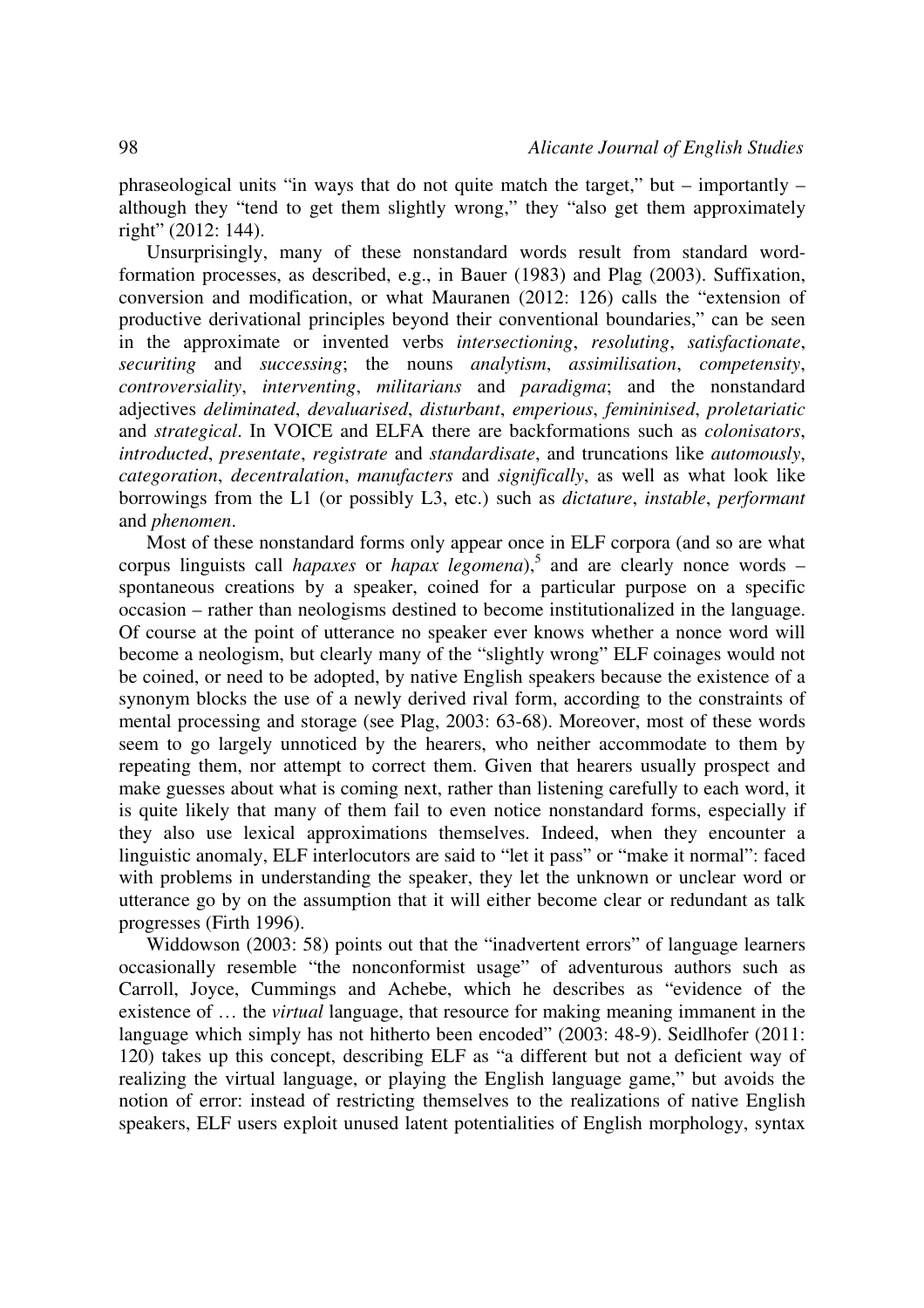and phraseology. Standard Native English "represents what has been encoded, but not what can be" (2011: 117), and "to be creative is to exploit the constitutive rules of the virtual language but to do so without fully adhering to established regulative conventions, quite simply because those conventions are not necessarily appropriate to communicative purpose" in lingua franca communication (2011: 124).

It remains a matter of opinion, however, whether ELF coinages should be described in terms of creativity, or merely involuntary approximation resulting from shaky entrenchment or imperfect learning.<sup>6</sup> It also turns out that a great many ELF 'coinages' have in fact been used before – in the actual rather than the virtual language. For example, a number of words in VOICE which Pitzl *et al*. (2008) classify as "lexical innovations" and "coinages" are recorded in more comprehensive dictionaries than the one they used – as they readily concede (2008: 39). The *OED* includes the following, with the dates of the first recorded uses: *conformal* 1647, *cosmopolitanism* 1828, *devaluated* 1898, *devotedness* 1668, *examinate* 1560, *forbiddenness* 1647, *importancy* 1540, *increasement* (*encreasement*) 1509, *non*-*transparent* 1849, *pronunciate* 1652, *reenrol* 1789, *re-send* 1534, and *urbanistic* 1934. While some of these words are wholly obsolete in native English, others are still used. *Forbiddenness*, for example, which gets about 16,000 hits on Google,<sup>7</sup> certainly fills a lexical gap, but it first filled it a long time ago, even if individual ELF speakers (not to mention native speakers) feel that they are coining it online and *ad hoc* each time it is used today.

Yet whether they should be thought of as creative coinages or imperfect approximations, the foregoing lists of on-the-spot nonce-formations by ELF speakers remind me of the following list of words: *curvate*, *familistic*, *habitude*, *producement* and *rememorating*. All of these – along with *dit*, *gloam*, *rummers*, *scrab* and *shippon* – come from Vladimir Nabokov's (1964) English translation of Pushkin's 'novel in verse' *Eugene Onegin*, and were criticized by Edmund Wilson (1965) as the "entirely inappropriate" use of "rare and unfamiliar words," if not "actual errors in English" (see Remnick 2005).<sup>8</sup> Of course, Nabokov *was* a nonnative speaker of English, but he is anything but an unknown user of English as a lingua franca (the adjective *Nabokovian*  is in the *OED*, along with his coinage *nymphet*), and in his translation of *Onegin* he knew exactly what he was doing, as can be seen from his replies to his critics (Nabokov 1965; 1966). But the interesting thing about some of the words that Nabokov dredged out of the *OED* (or wherever) – particularly *familistic*, *habitude* and *producement* – is that they look *exactly* like the kind of approximations made by ELF speakers, which once again suggests that many of these 'coinages' may not in fact be new at all, but also that if they were used by an experimental author rather than a speaker of English as a lingua franca they might be admired (though not by Edmund Wilson) as innovative uses of the virtual language rather than dismissed as errors.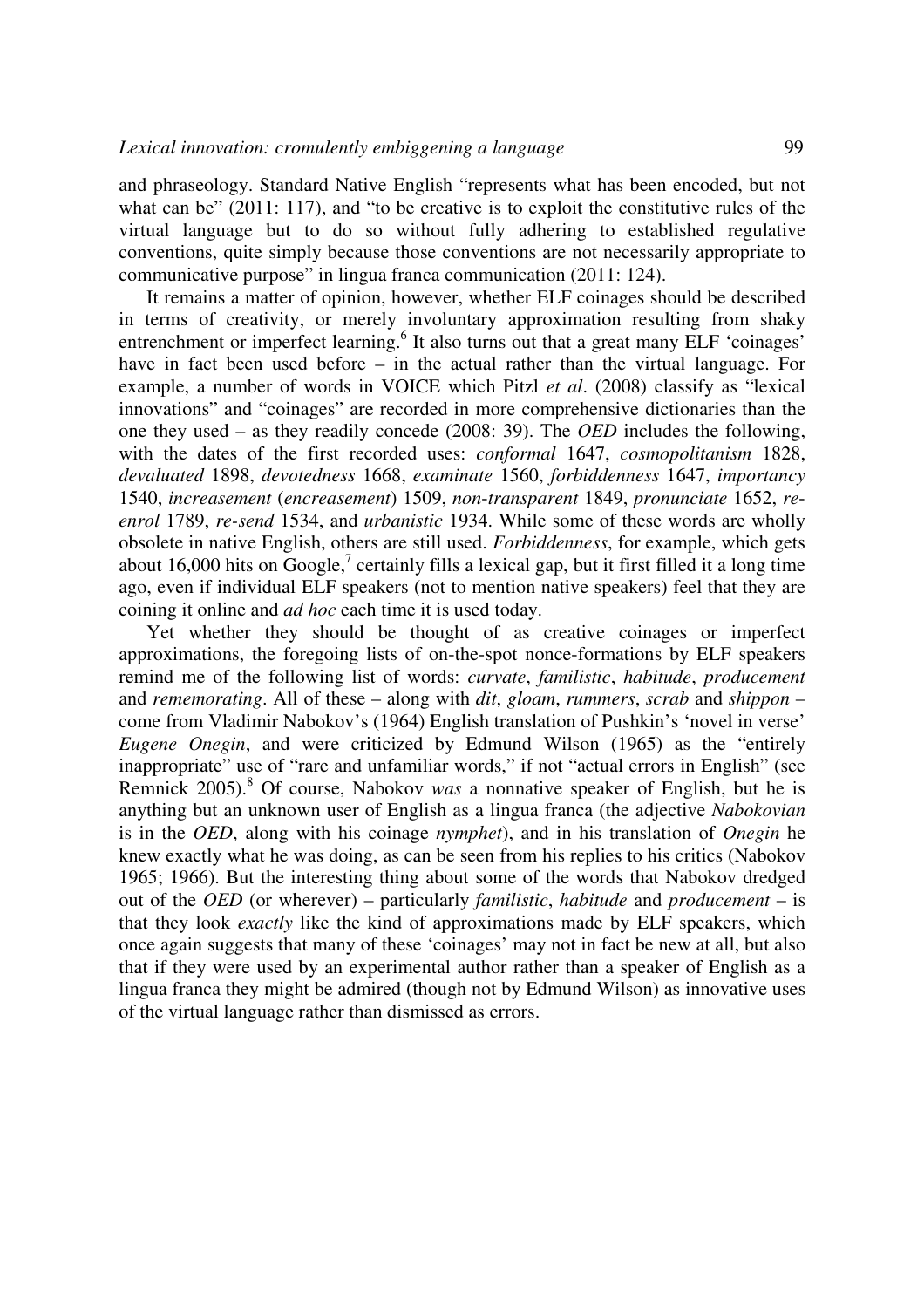# **3. Creativity and productivity**

The question remains whether the coiners of words – both famous and unknown, both native and nonnative speakers – are actually being creative, or whether their usages should be attributed to morphological productivity: to what were traditionally called word-formation rules, but which can also be described as schemas – ways of representing concepts and abstractions stored in the memory, in this case bound morphemes or affixes, conventionalized form and meaning pairings which occur with sufficient frequency for speakers to form a generalization over their instances of use (Goldberg 2006; Booij 2010).<sup>9</sup> Crystal (2003) defines *productivity* as "the creative capacity of language users to produce and understand an indefinitely large number of sentences" (2003: 374), and *creativity* as "the capacity of language users to produce and understand an indefinitely large number of sentences, most of which they will not have heard or used before. Seen as a property of language, it refers to the 'open-endedness' or productivity of patterns" (2003: 116). There is quite a lot of overlap here…

Native speakers of a language like English have internalized (after making generalizations) a number of word-formation processes that allow them to form new words both consciously and unconsciously, or intentionally and unintentionally, although as Plag (1999: 14) insists, unintentionality is a vague and nonoperationalizable concept: "Some speakers have a higher level of awareness of the manipulation of linguistic signs than others," so that "what goes unnoticed by one speaker may strike the next as unusual." And as Bauer (2001: 68) points out, a word can be "coined unconsciously, but then picked up in a mental scan of the speaker's own words." Furthermore, people do not always know whether words made by way of highly productive rules or constructions actually exist or not (for a speech community rather than for the individual speaker), and subjects in experiments tend to consider potential words to be actual ones (Plag, 1999: 8).

For example, native speakers of English are likely to know intuitively that -*ize* is currently a very productive verbalizing suffix, and that -*ify* and -*ate* are much more restricted (although in any given case, the productivity or applicability of a rule or process may be constrained by various phonological, morphological, semantic and syntactic properties of the elements involved). They will also have a subconscious awareness that virtually every verb ending in -*ize* can be turned into a noun with -*ation*, and that -*ion* can be added to verbs ending in -*ate*. Thus *omnishamb(e)lize* and *omnishamb(e)lization* are more likely than *omnishamblify* and *omnishamblification*, while *omnishamblate* sounds highly improbable. Native English speakers will probably also know intuitively that the prefixes *en*- and *em*- (sometimes accompanied by the suffix -*en*) are now "practically dead" (Plag, 1999: 117), which is why the coinage *embiggen* was striking in the  $1990s$ .<sup>10</sup>

Examples of productive nominalizing suffixes in present day English include -*ness* (for all bases) and -*ity* (for Latinate bases). There will be a number of single occurrences (hapaxes) of words with these endings in any large corpus, some of which are likely to be neologisms, while many others will just be rare or infrequent words.<sup>11</sup> On the other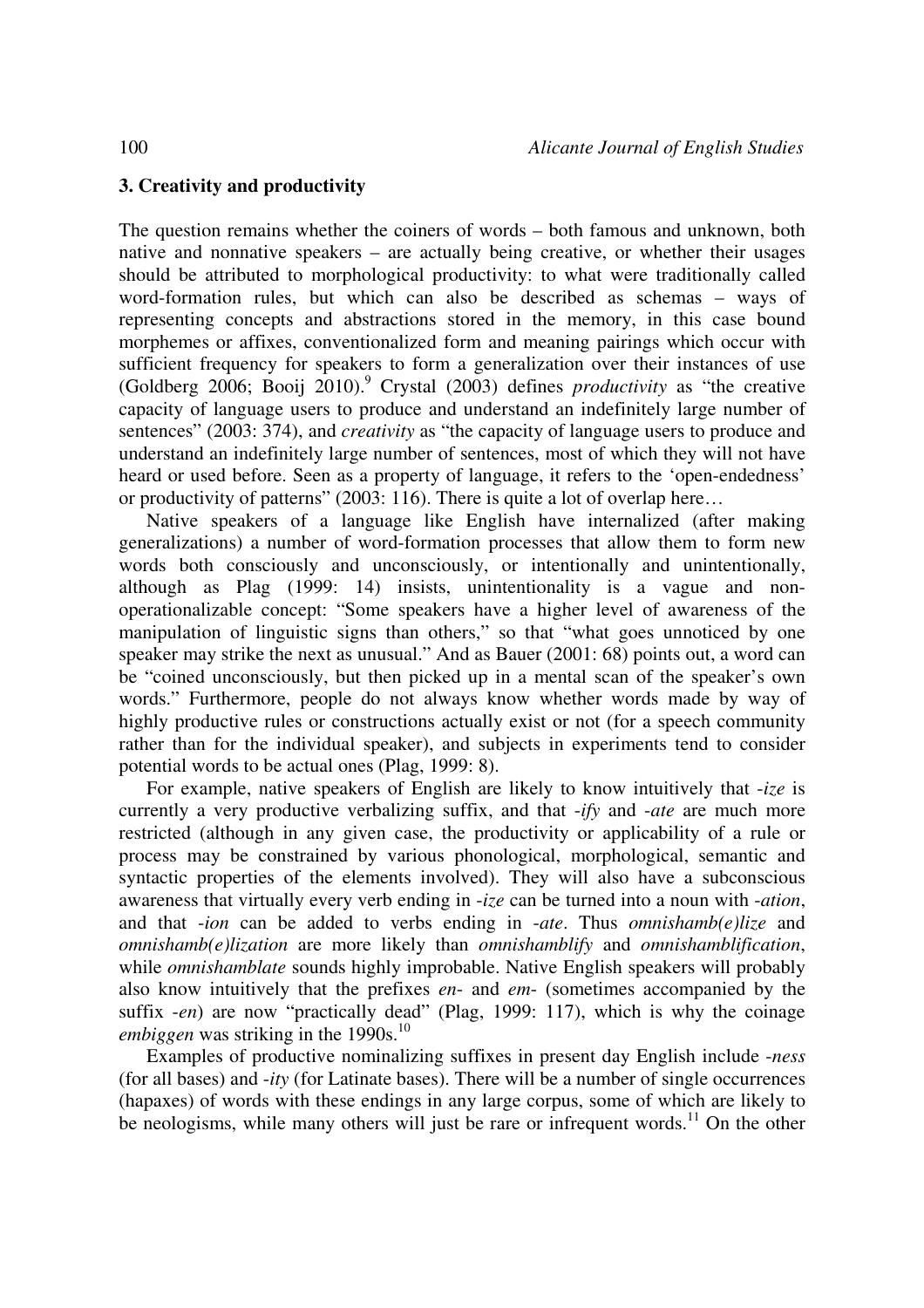hand, there will be very few neologisms with the suffix -*ment*, which is hardly ever used today by native speakers to create new nouns, although it was formerly hugely productive, notably with French stems after the Norman Conquest and with both Latinate and Germanic stems until the mid-19th century (Bauer, 2001: 6-8; Hilpert, 2013: 110-54).<sup>12</sup>

This goes to show that the productivity (or indeed the availability) of affixes or schemas (for native speakers) can change diachronically, especially if they are in direct competition with others, and that the productivity of one process can restrict the productivity of another. Contemporary nonnative corpora, on the contrary, show various coinages with -*ment*, and Pitzl *et al*. (2008: 32) argue that some ELF speakers use this suffix not to change the word class of the base form but to *emphasize* the original class and thereby increase clarity: e.g. *assaultment* and *increasement* are clearly nouns, whereas *assault* and *increase* could be either nouns or verbs. Similarly, *characteristical* and *linguistical* emphasize adjectivalness, as *characteristic* and *linguistics* are also nouns. If these uses really are deliberate rather than accidental, the label creativity (rather than productivity) does seem appropriate.

All of this suggests that native speakers have a detailed knowledge of wordformation processes or constructional schemas, which become "entrenched" (Langacker 1987) or routinized or automatized as a result of repeated input, with every repetition strengthening their entrenchment in the mind and leaving a neuronal trace that facilitates their re-use. This implies that frequency of usage is an important part of linguistic knowledge (Bybee, 2007; 2010). Many nonnative speakers, on the contrary, have a shakier or fuzzier knowledge of such processes, and sometimes devise their own (nonnative) word-formation rules. By definition, they lack the exposure to a language that comes from growing up in a specific speech community, and so do not share native speakers' internalized, subconscious, procedural knowledge of the 'rules' or constructions of the language they grew up with, or their awareness of the limits of acceptability and productivity. Nonnative speakers are generally less attuned to the subtleties of (native) constructional schemas. For example, ELFA and VOICE include, among others, the negative forms *disbenefits*, *discrease*, *injust*, *inofficial*, *intransparency*, *uncapable*, *undirectly*, *unpossible*, *unrespect* and *unsecure*, which seems to indicate that many ELF speakers employ the simplification strategy "use the negative prefix of your choice."<sup>13</sup> Nonnative speakers are also less likely to be sensitive to changing patterns in the relative productivity of these constructions, and so may be unaware of the current non-productivity of the -*ment* suffix in native English. Consequently nonstandard ELF usages often appear more creative (or unusual, or just plain wrong) to the native ear than native speakers' own coinages resulting from regular, entrenched productive processes.

Thus native speakers' neologisms wholly formed by way of frequently used constructional schemas would seem to be more a matter of productivity than creativity. The latter term seems better suited for non-rule-governed coinages which clearly go beyond established productive word-formation processes, such as wholly new words, clever blends and portmanteau words, acronyms, novel uses of Greek and Latin forms,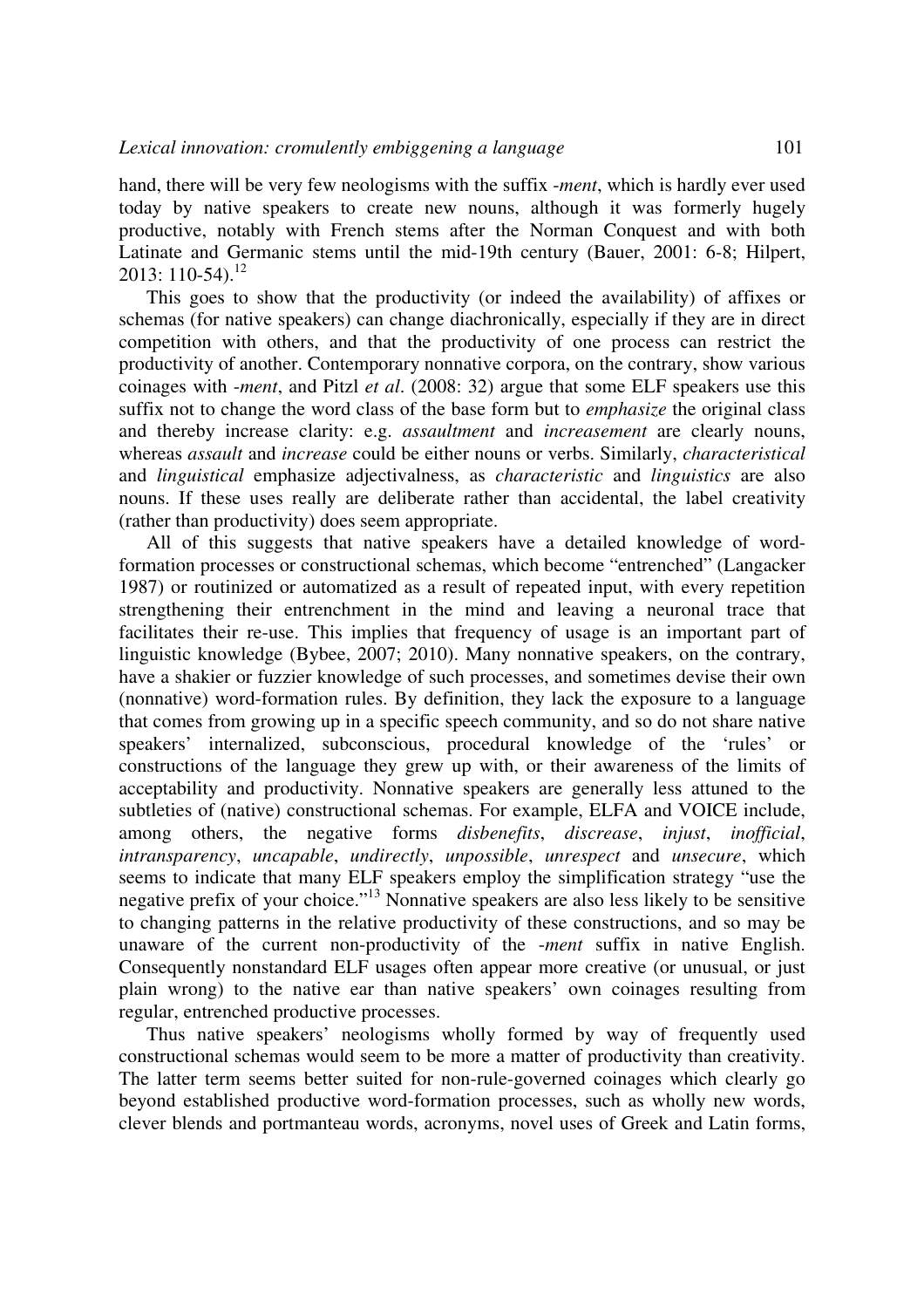and useful compounds (such as Shakespeare's *barefaced*, *birthplace*, *earthbound*, *evenhanded*, *lack-lustre*, *short*-*lived*, *snail*-*paced*, *time*-*honoured* and *watchdog* ). There are also the "many journalistic formations which are coined to attract attention" (Bauer, 2001: 23), and "playful formations" (2001: 56), used more for their phonetic than their semantic properties, which tend to occur "only in poetry or poetic and/or highly literary prose" or "in headlines" (2001: 57). Any rule-breaking or rule-changing innovation can in turn be imitated by analogy, after which further coinages exploiting the same pattern are once again more a matter of rule-governed productivity.

#### **4. Diffusion**

The last question is how neologisms get diffused – or not. There are occasional cases of words that are not in fact new, but which have a local or technical meaning, that suddenly become known to hundreds of millions of people in a very short space of time. The word *chad*, or more technically *hanging chad* – the incompletely-punched holes in voting cards which falsified the result of the 2000 US Presidential election – and the Japanese word *tsunami*, which dominated the news after the Pacific earthquake in 2004, literally spread around the world from one day to the next. Other words took slightly longer to be disseminated internationally, including the Japanese *sudoku*, which was a global craze in 2005; *slumdog*, a derogatory term for the children living in Mumbai's slums which was popularized by a film in 2008; and *vuvuzela*, the little monotone plastic trumpet that made a horrible noise throughout the World Cup in South Africa in 2010.

These were mostly necessary words for labelling new objects or events. It is usually argued that electronic media are not very instrumental in diffusing less necessary linguistic innovations (Trudgill, 1986: 40; Britain, 2002: 609), but speakers *can* imitate or copy influential individuals on television and radio, in films, etc. Yet the vast majority of new coinages do not leap out at you from newspapers or news programmes, and generally require luck to be diffused throughout a large speech community. The fate of most new words probably depends on their being picked up by influential early adopters – popular people with many contacts and extensive weak ties in large, loose social networks – who introduce new words to large numbers of people, some of whom also begin to use them (Milroy & Milroy, 1985). But while these are *necessary* conditions for the diffusion of neologisms, they are clearly not *sufficient* ones. There is probably a critical threshold for new words or expressions to be recognized and stored in the mental lexicon, after which every repetition strengthens their entrenchment (Bybee 2007). *Necessary* words, such as the first lexicalizations of new objects or concepts that fill a gap in the language (*browser*, *website*, *email*) are likely to spread and quickly reach this threshold. Whether less necessary neologisms, particularly topical humorous ones, get diffused is essentially a matter of chance; some of them – especially those that are designed to attract attention – do indeed end up embiggening the language, cromulently or otherwise, but most of them do not. Chumble spuzz!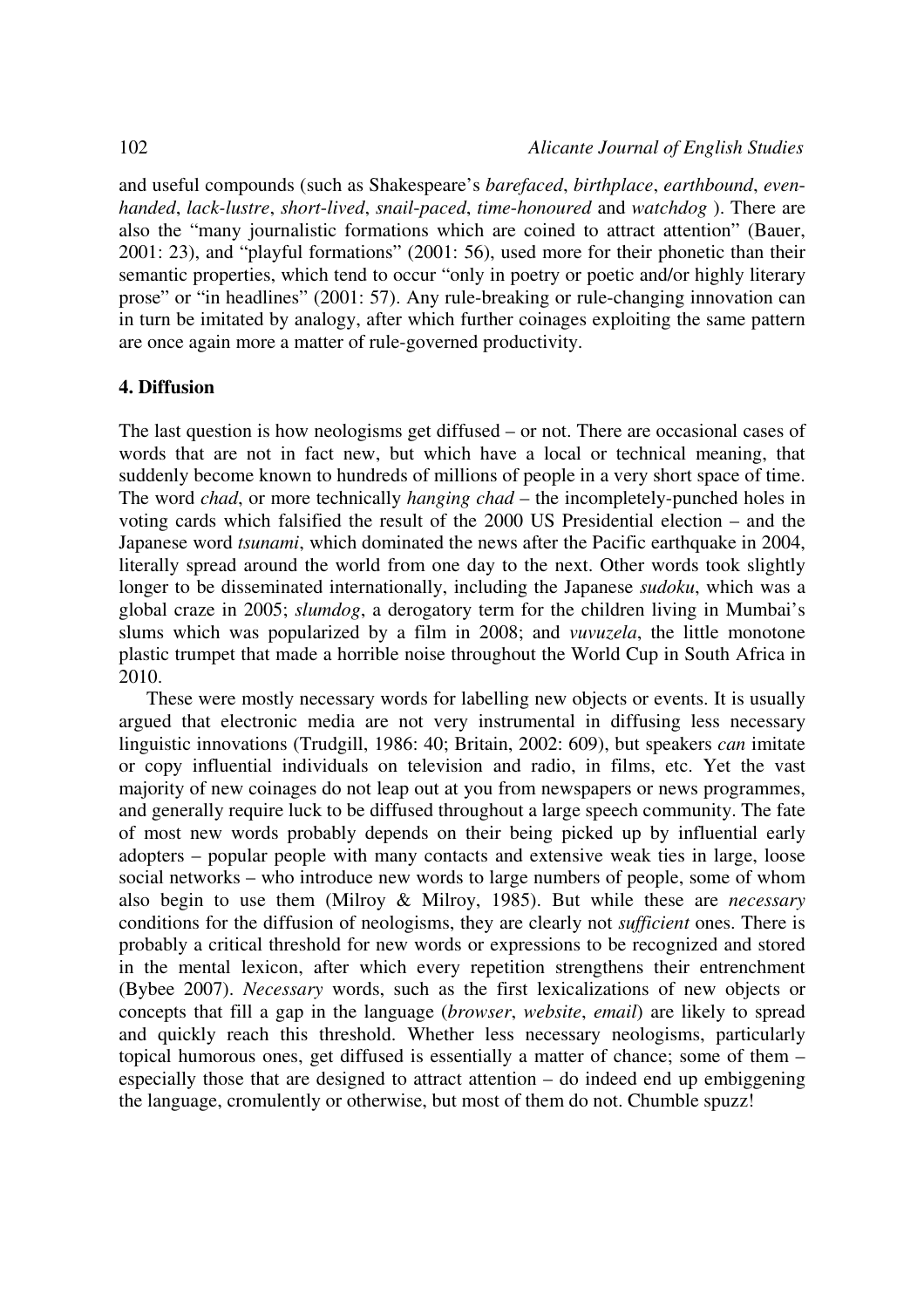#### **Notes**

1. *Notes and Queries: A Medium of Intercommunication for Literary Men, General Readers, Etc.* Sixth Series, Volume Tenth, July-September 1884, p. 135. Online at https://archive.org/details/s6notesqueries10londuoft. I came across *cromulent* in a football blog, googled it, and found most of the information in this paragraph on the Wikipedia page on *Lisa the Iconoclast*. My thanks also go to my Ancient Greek correspondent, Neil Forsyth.

2. A more standard example of recategorization would be *top-scorer* rather than something like "the person who scored more than anybody else," a word that can in turn be converted into the verb *to top-score*, the adjective *top-scoring*, etc. Syntactic recategorizations are often unpopular with the kind of people who like to decry new words as barbarisms or abominations; a notable example in English in my youth was the use of *hopefully* to adverbialize the phrase "it is to be hoped that," a usage that has now hopefully become fully acceptable.

3. Quite a lot of portmanteau words are coined – www.wordspy.com lists, among others, *adultescent*, *anticipointment*, *approximeeting*, *banalysis*, *boomsayer*, *daycation*, *entreprenerd*, *gayborhood*, *nico*-*teen*, *renoviction*, *scanxiety*, *slanguist*, *testilying*, *trustafarian*, *voluntourism* and *webisode* – but very few of them become institutionalized in the language.

4. VOICE is the Vienna-Oxford International Corpus of English; http://www.univie.ac.at/voice/. ELFA is the English as a Lingua Franca in Academic Settings corpus, recorded at the universities of Helsinki and Tampere in Finland; http://www.helsinki.fi/englanti/elfa/elfacorpus.

5. Exceptions to this are some frequently used regularized past tense forms (*losed*, *teached*, etc.), and the widespread use of explicit prepositional verbs, with prepositions that would be considered redundant in native English, such as *contact with*, *discuss about*, *emphasise on*, *mention about*, *phone to*, *reject against*, *return back*, etc. (Seidlhofer 2011: 145ff).

6. Exceptions to this are words that genuinely fill semantic gaps; examples from ELFA include *visiblelise*, meaning to make something visible to other people, and *interpretee*, a person being interpreted; as Kastovsky (1986: 598) suggests – with an interesting use of "literally" – "in this century a critical mass was reached and the suffix [-*ee*] literally exploded." Elsewhere (MacKenzie 2014) I have called the habit of describing *all* nonstandard ELF usages as examples of innovation and creativity the "angelic interpretation" of ELF ... though it is perhaps worth recalling that until the mid-19th century the most common meaning of the German adjective *englisch* was "angelic" (Keller, 1994: 77-79)!

7. Google figures are unreliable, and *forbiddenness* only gets one hit each in the BNC (British National Corpus), http://corpus.byu.edu/bnc/, and COCA (the Corpus of Contemporary American), http://www.americancorpus.org/.

8. Among Wilson's "actual errors" is Nabokov's use of what he describes as "the archaic and poetic" form "to listen the sound of the sea" (translating *slushat' shum morskoy*), to which Wilson objects that "in English you have to listen *to* something." Nabokov (1966) riposted with examples from Byron's *Don Juan* – "Listening debates not very wise or witty," and Tennyson's "Ode to Memory" – "Listening the lordly music."

9. Goldberg (2006: 5) included morphemes in her inventory of constructions, or conventionalized form and meaning pairings, but Booij (2010: 15) insists that "morphemes are not linguistic signs, i.e. independent pairings of form and meaning. The minimal linguistic sign is the word. […] bound morphemes form part of morphological schemas, and their meaning contribution is only accessible through the meaning of the morphological construction of which they form a part."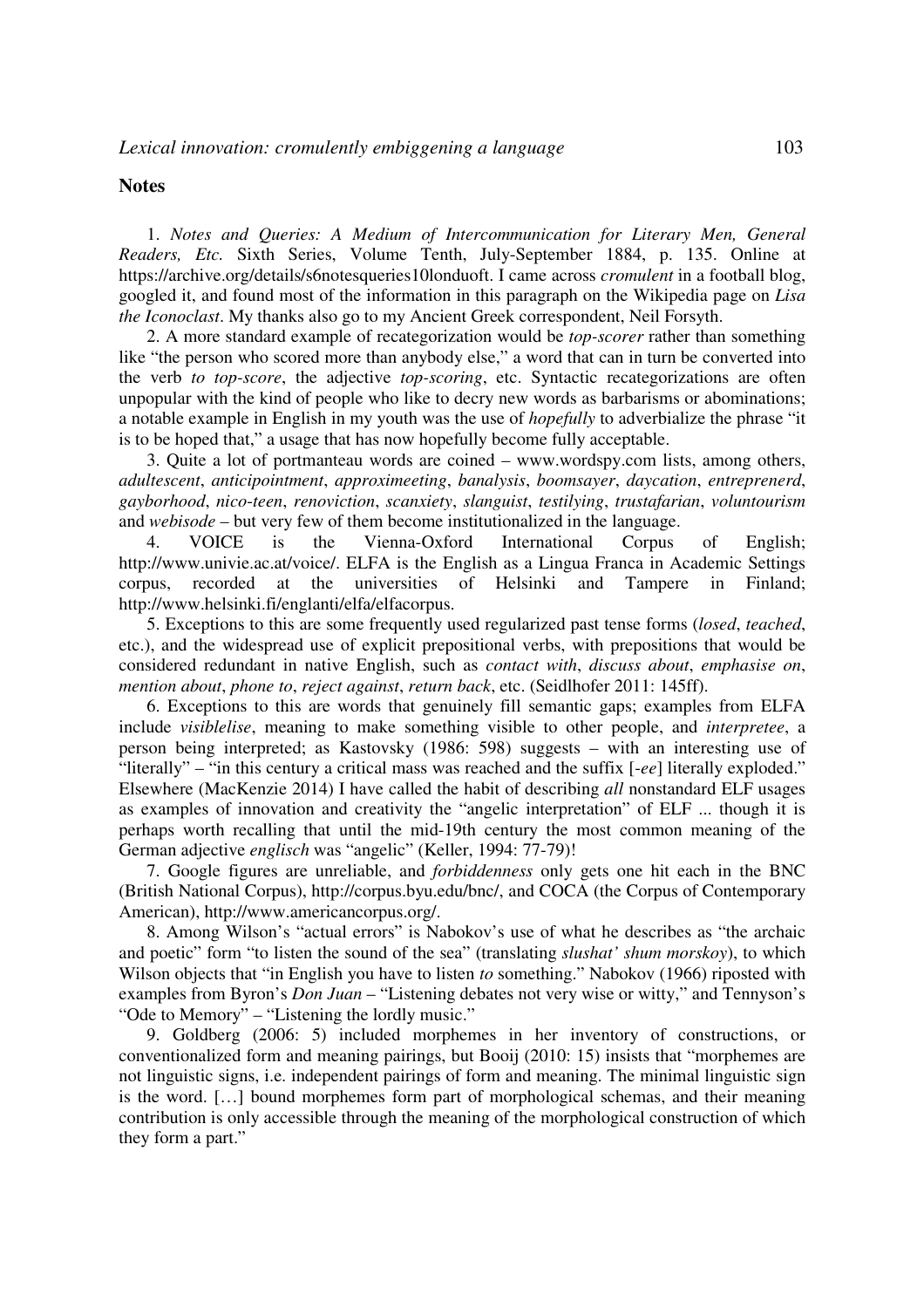10. There are only seven 20th century neologisms beginning with *em*- or *en*- attested in the *OED*, and two ending with -*en*, compared with 284 -*ize* derivatives, 72 -*ate* derivatives, and 23 -*ify* words (Plag, 1999: 104, 271-3).

11. The larger a corpus, the more chance there is of words appearing more than once, but also the more scope for hapaxes, and indeed in large corpora, approximately 50% of the words (types rather than tokens) are hapaxes, as is predicted by Zipf's Law – a word's frequency is inversely proportional to its rank in the frequency table – and the shape of the curve this gives. The scope of productive rules or constructions is perhaps illustrated by the fact that while the *OED* only contains approximately 500,000 words (including 100,000 obsolete ones), the 100 million tokens in the BNC represent about 940,000 types (Plag, 2003: 50).

12. -*hood* is also now more or less unproductive, apart from witty literary creations like "The sound of the monsters of the river beginning the long journey to handbaghood broke out," from Terry Pratchett's *Pyramids* (1989), quoted in Bauer (2001: 67).

13. This is in contrast to native English speakers' implicit knowledge of remarkably complex word-formation rules for negative prefixes: see Plag (2003: 30-36).

#### **References**

Bauer, Laurie (1983): *English Word-Formation*. Cambridge: Cambridge University Press.

- ----- (2001): *Morphological Productivity*. Cambridge: Cambridge University Press.
- Booij, Geert (2010): *Construction Morphology*. Oxford: Oxford University Press.
- Britain, David (2002): "Space and spatial diffusion." In J.K. Chambers, Peter Trudgill and Natalie Schilling-Estes, eds., *The Handbook of Language Variation and Change*. Oxford: Blackwell, 603-637.
- Bybee, Joan (2007): *Frequency of Use and the Organization of Language*. Oxford: Oxford University Press.
- ----- (2010): *Language*, *Usage and Cognition*. Cambridge: Cambridge University Press.
- Carroll, Lewis (1871): *Through the Looking-Glass, and What Alice Found There*. London: Macmillan.
- Crystal, David (2003, fifth edition): *A Dictionary of Linguistics and Phonetics*. Oxford: Blackwell.
- Denison, David (2010): "Category change in English with and without structural change." In E. Closs Traugott and G. Trousdale, eds., *Gradience, Gradualness and Grammaticalization*. Amsterdam: John Benjamins, 105-128.

Dent, Susie (2008): *Words of the Year*. Oxford: Oxford University Press.

Dickson, Paul (2014): *Authorisms: Words Wrought By Writers*. New York: Bloomsbury.

- Erne, Lukas (2013, second edition) *Shakespeare as Literary Dramatist*. Cambridge: Cambridge University Press.
- Ferguson, Gibson (2009): "Issues in researching English as a lingua franca: a conceptual enquiry." *International Journal of Applied Linguistics* 19(2): 117-135.
- Firth, Alan (1996): "The discursive accomplishment of normality: on 'Lingua Franca' English and conversation analysis." *Journal of Pragmatics* 26(2): 237-259.

----- (2009): "The lingua franca factor." *Intercultural Pragmatics* 6(2): 147-170.

- Goldberg, Adele E. (2006) *Constructions at Work: The Nature of Generalization in Language.*  Oxford: Oxford University Press.
- Hilpert, Martin (2013): *Constructional Change in English: Developments in Allomorphy, Word formation, and Syntax*. Cambridge: Cambridge University Press.